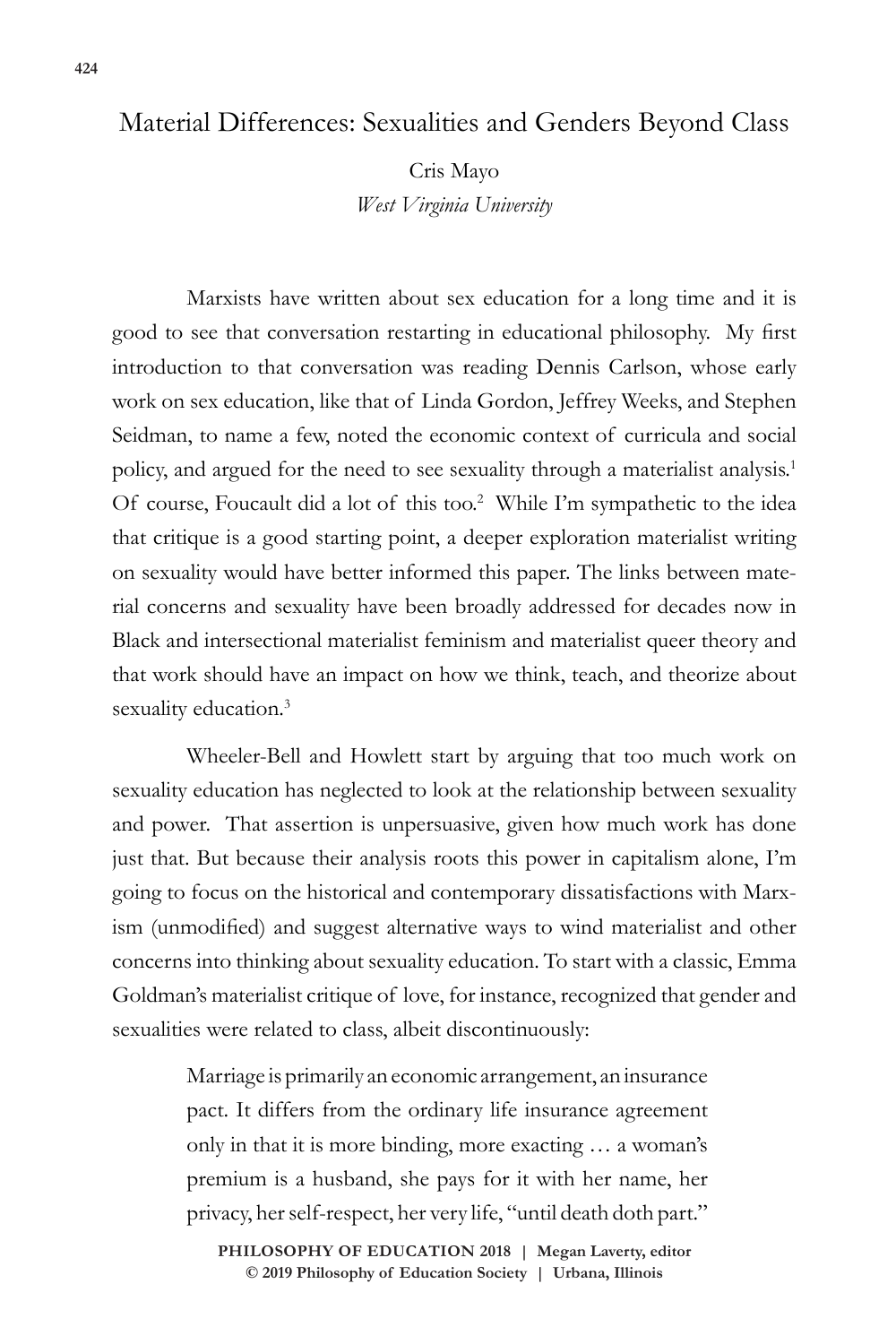Moreover, the marriage insurance condemns her to life-long dependency, to parasitism, to complete uselessness, individual as well as social. Man, too, pays his toll, but as his sphere is wider, marriage does not limit him as much as woman. He feels his chains more in an economic sense. <sup>4</sup>

Since her focus is on marriage, she doesn't address other sexual difference. Even so, she cites Edward Carpenter, a sexologist who advocated for understanding sexual and gender diversities, and thus at least opens the possibility that her analysis could be extended beyond heterosexuality.

So, were I to pursue a discussion of materialist-inflected sex education, I would tie in the relationship between social class and the formation of urban gay, queer, and gender non-normative communities. Historians John D'Emilio, George Chauncey, and Susan Stryker explore the material and discursive histories of dissident sexualities, helping to show that alienation may also spark innovation, resistance, and social organization.5 Dissident subject positions and communities can help us to engage in a radical rethinking of social hierarchy, drawing on multiple vectors of difference. Such conversations can upset even well-entrenched social categories. For instance, Monique Wittig argued that lesbians, because they are not economically dependent economically on men were not women and thus offer a critical position from which to push against patriarchy and capitalism.<sup>6</sup> But materialist feminism, and in many ways the study of sexuality education, has to part ways from Marxism.

The roots of this dissatisfaction are explored in detail by Marxist feminists. Heidi Hartmann, for instance, argues that too much of Marxist theorizing underestimates how gender differences and biases are entrenched in economic practices and Marxist theory.<sup>7</sup> Hartmann notes that Marxism requires that women become wage workers like men in order to work in revolutionary struggle against capitalism. Further, Marxism neglects to examine how the nonwage work of women enables not only capitalism but patriarchy. I appreciate the extended references to sex work in Wheeler-Bell and Howlett's essay and the attention to some sexual identities that exacerbate class distinction. But still, there is more to be said, starting with the Marxist feminist characterization of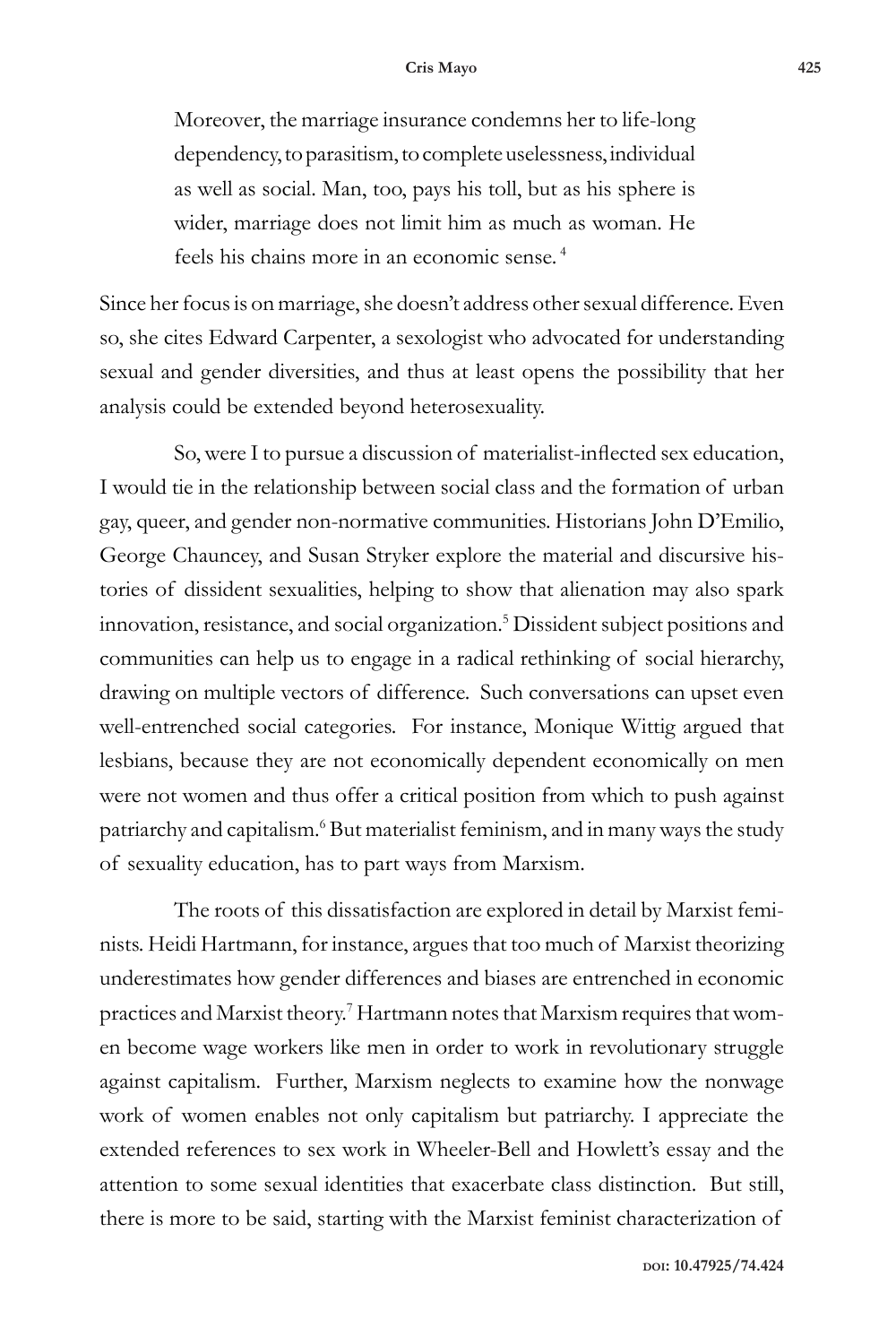marriage as akin to prostitution in a capitalist patriarchy or looking at the intra-class rates of sexual assault that make the Greek system a dangerous place for relatively-elite women.

Class analysis does provide some purchase on sexuality, but it is not enough. Gayle Rubin examines this limitation, simultaneously showing the economic impact of sexual dissidence for gender nonconforming people, for visibly queer people, for fetishists, for transpeople, and so on, but also demonstrating that other forces have been crucial in maintaining the hierarchy of sexual normativity.<sup>8</sup> Religion, sexism, racism, and so on, have all contributed to the formation of normative sexuality. What might look like liberal responses to the multiple vectors pushing this sexual normativity, too, is sometimes just grim pragmatism that worries about the limitations of law and policy. As Kathy Franke notes, laws potentially entrench assimilationist formations and yet they also provide necessary protection.<sup>9</sup> Franke and Cathy Cohen each explore how racialization affects how sexuality is defined, how sexual legitimacy is unavailable to Black people, and why radical queer politics needs an analysis of the operations of race/class in the U. S.10 Analysis of sex, sexuality, gender, and sexuality education must take these complications into account.

Finally, there is a place for positive argumentation and connection across movements. Myself, I'm interested in how even some Marxist theorists wind up making recourse to authenticity as an antidote to oppression and interested, too, in how an analysis of contradiction can help impel the formation of oppositional communities and movements. Class is wrapped up in much of queer theories and histories. Wheeler-Bell and Howlett might well argue that class is a different sort of difference and that conversation, too, is worth returning to. Those are discussions that have happened before, too, of course. But if we're interested in organizing and learning, we need to tease apart critique, insufficiencies, and points of connection. Much of queer organizing has been about this sense of limitation and possibility. I hate to waste words on this, but nowhere do I reproduce the myth of gay affluence or stabilize queer identity, quite the contrary. Repeating such assertions does not constitute an argument. Not taking up your topic does not indicate an embrace of classism. Starting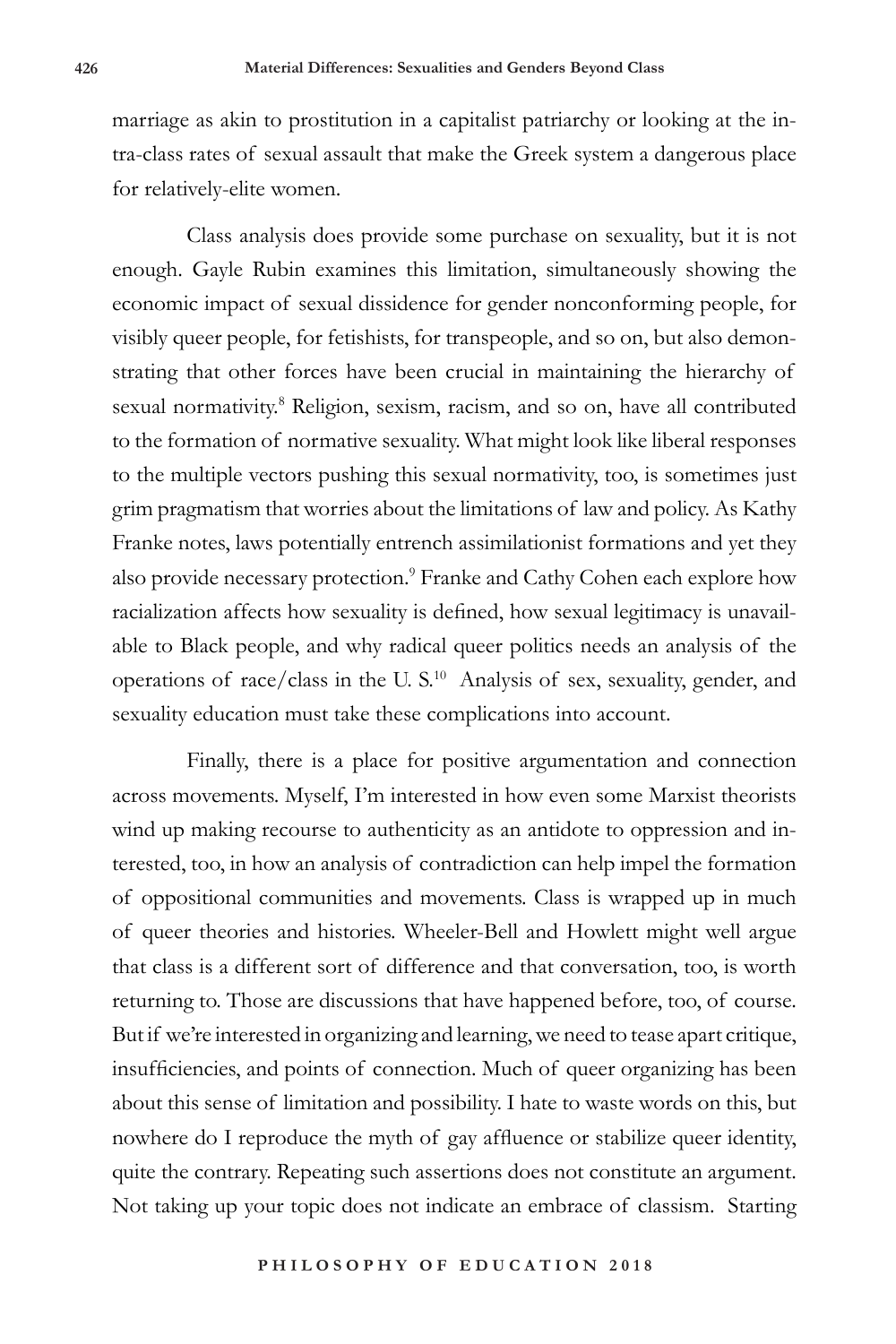critical conversations between even divergent theories can be generative. But to do so requires engaging the histories, movements, and theories that have already tried to learn from alienated and dissident subjectivities, which is to say, all subjectivities. I look forward to seeing where this work goes as it recognizes more of the labor that has already been undertaken on the topic.

<sup>1</sup> Dennis Carlson, "Conflict and Change in the Discourse on Sexuality Education," *Educational Theory* 41, no. 4 (1991): 343-359; see also, for a discussion of distribution and sexuality, Joseph A. Diorio, "Sex, Love, and Justice: A Problem in Moral Education," *Educational Theory* 31, no. 3 and 4 (1981): 225-235. For more historical discussion, see Linda Gordon, *Woman's Body, Woman's Right: Birth Control in America* (New York: Grossman, 1976); Jeffrey Weeks, *Sexuality and Its Discontents: Meanings, Myths, and Modern Sexualities* (London: Routledge, 1991); Stephen Seidman, *The Social Construction of Sexuality* (New York: W. W. Norton, 2003).

<sup>2</sup> Michel Foucault, *History of Sexuality, Volume One: An Introduction* (New York: Vintage, 1990).

<sup>3</sup> See, for instance, Combahee River Collective, "A Black Feminist Statement," in *All the Women are White, All the Men are Black, but Some of Us are Brave: Black Women's Studies,* eds. Barbara Smith, Patricia B. Scott, and Gloria T. Hull (Old Westbury, NY: Feminist Press, 1982), 13-22; Evelynn Hammonds, "Missing Persons: African American Women, AIDS, and the History of Disease," in *Words of Fire: An Anthology of African American Feminist Thought,* ed. Beverly Guy-Sheftall (New York: Norton, 1995), 434-449. See also Gayle Rubin, "Thinking Sex: Notes for a Radical Theory of the Politics of Sexuality," in *Pleasure and Danger: Exploring Female Sexuality*, ed. Carol S. Vance (London: Pandora, 1984), 267-319; and Lisa Duggan, *The Twilight of Equality?: Neoliberalism, Cultural Politics, and the Attack on Democracy* (Boston: Beacon, 2004). 4 Emma Goldman, "Marriage and Love," (1914), *Marxists*, www.marxists.org/reference/archive/goldman/works/1914/marriage-love.htm.

<sup>5</sup> John D'Emilio, *Sexual Politics, Sexual Communities, The Making of a Homosexual Minority in the United States, 1940-1970* (Chicago: University of Chicago Press, 1981); George Chauncey, *Gay New York: Gender, Urban Culture, and the Making of the Gay Male World, 1890-1940* (Chicago: University of Chicago Press, 1994); Susan Stryker, "The Compton Cafeteria Riots: Transgender History, Homonormativity, and Disciplinarity," *Radical History Review* 100, no. 1 (Winter, 2008): 145-157.

<sup>6</sup> Monique Wittig, "One is Not Born a Woman," *Feminist Issues* 1, no. 2 (1981): 1-20. 7 Heidi Hartmann, "The Unhappy Marriage of Marxism and Feminism: Towards a More Progressive Union," in *Women and Revolution: A Discussion of the Unhappy Marriage of Marxism and Feminism,* ed. Lydia Sargent, (Boston: South End Press, 1981), 1–42.